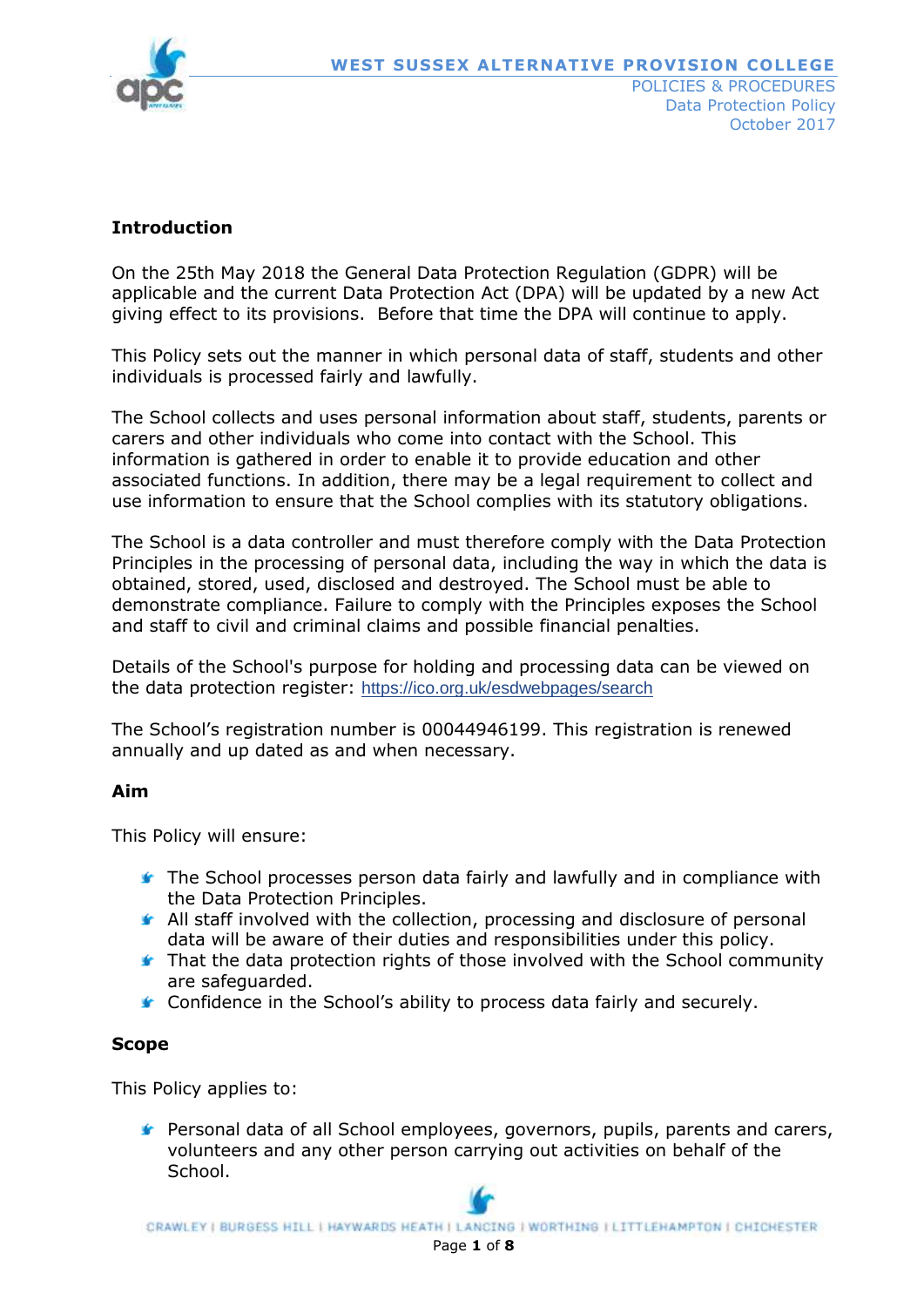

- The processing of personal data, both in manual form and on computer.
- **All staff and governors.**

# **The Data Protection principles**

The School will ensure that personal data will be:

- 1. Processed fairly, lawfully and in a transparent manner.
- 2. Collected for specified, explicit and legitimate purposes and not further processed for other purposes incompatible with those purposes.
- 3. Adequate, relevant and limited to what is necessary in relation to the purposes for which data is processed.
- 4. Accurate and, where necessary, kept up to date.
- 5. Kept in a form that permits identification of data subjects for no longer than is necessary for the purposes for which the personal data is processed.
- 6. Processed in a way that ensures appropriate security of the personal data including protection against unauthorised or unlawful processing and against accidental loss, destruction or damage, using appropriate technical or organisational measures.

The School will be able to demonstrate compliance with these principles.

The School will have in place a process for dealing with the exercise of the following rights by Governors, staff, students, parents, referring schools and members of the public in respect of their personal data:

- $\bullet$  to be informed about what data is held, why it is being processed and who it is shared with;
- $t$  to access their data;
- $\bullet$  to rectification of the record;
- $\mathbf t$  to erasure;
- $t$  to restrict processing;
- $t$  to data portability;
- $t$  to object to processing;
- **t** not to be subject to automated decision-making including profiling.

# **Roles and Responsibilities**

The Governing Body of the School and the Head Teacher are responsible for implementing good data protection practices and procedures within the School and for compliance with the Data Protection Principles.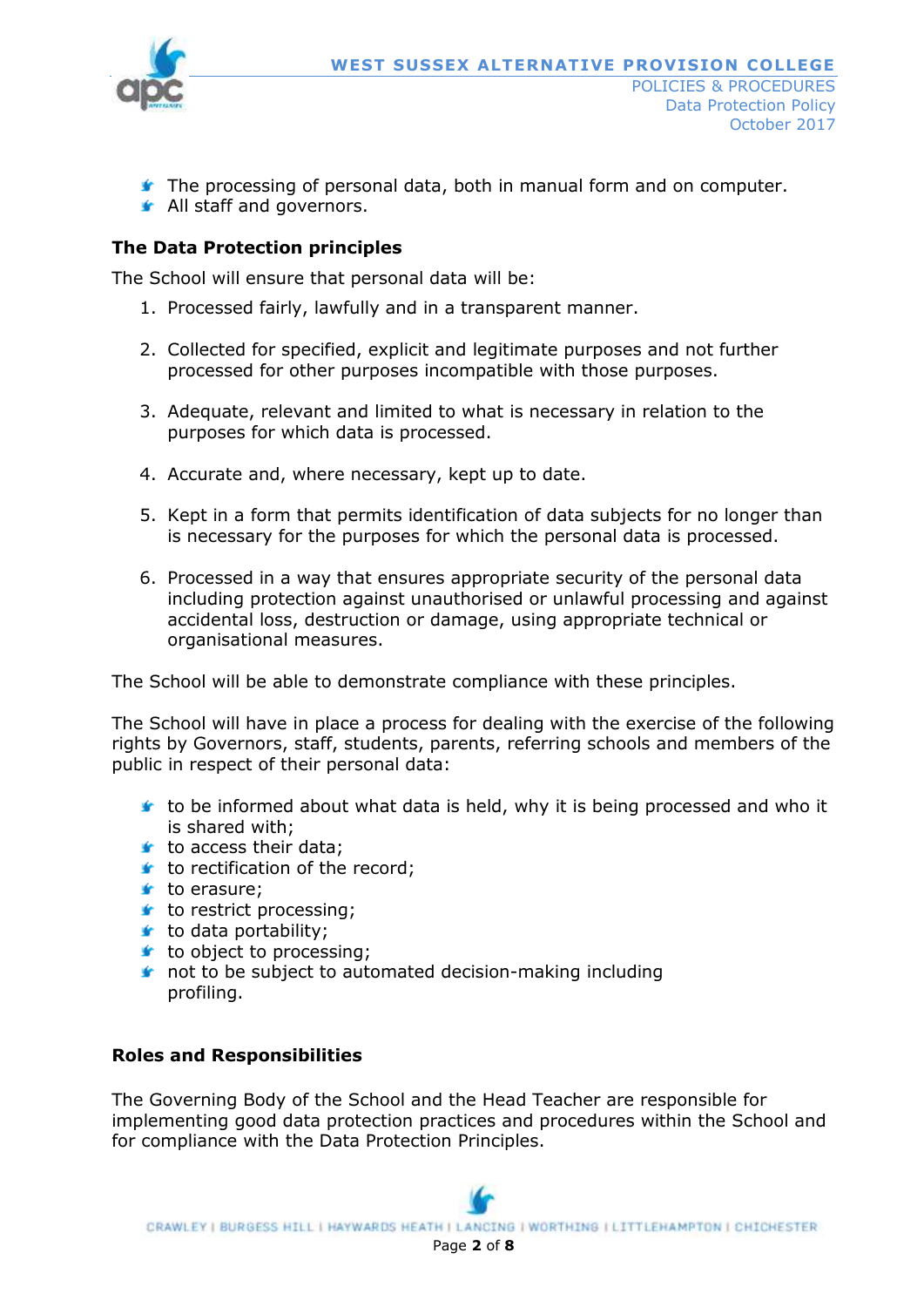

It is the responsibility of all staff to ensure that their working practices comply with the Data Protection Principles. Disciplinary action may be taken against any employee who breaches any of the instructions or procedures forming part of this policy

A designated member of staff, the Data Protection Officer, will have responsibility for all issues relating to the processing of personal data and will report directly to the Head Teacher.

The Data Protection Officer will comply with responsibilities under the GDPR and will deal with subject access requests, requests for rectification and erasure, data security breaches. Complaints about data processing will be dealt with in accordance with the Schools Complaints Policy.

### **Data Security and Data Security Breach Management**

All staff are responsible for ensuring that personal data which they process is kept securely and is not disclosed to any unauthorised third parties.

Access to personal data should only be given to those who need access for the purpose of their duties.

All staff will comply with the Schools Acceptable IT use Policy.

Staff who work from home must have particular regard to the need to ensure compliance with this Policy and the Acceptable IT use Policy.

Data will be destroyed securely in accordance with the 'Information and Records Management Society Retention Guidelines for Schools'.

New types of processing personal data including surveillance technology which are likely to result in a high risk to the rights and freedoms of the individual will not be implemented until a Privacy Impact Risk Assessment has been carried out.

The School will have in place a data breach security management process and serious breaches where there is a high risk to the rights of the individual will be reported to the Information Commissioner's Office (ICO) in compliance with the GDPR.

All staff will be aware of and follow the data breach security management process.

All staff will be aware of and comply with the list of Do's and Don'ts in relation to data security in Appendix A.

**Subject Access Requests**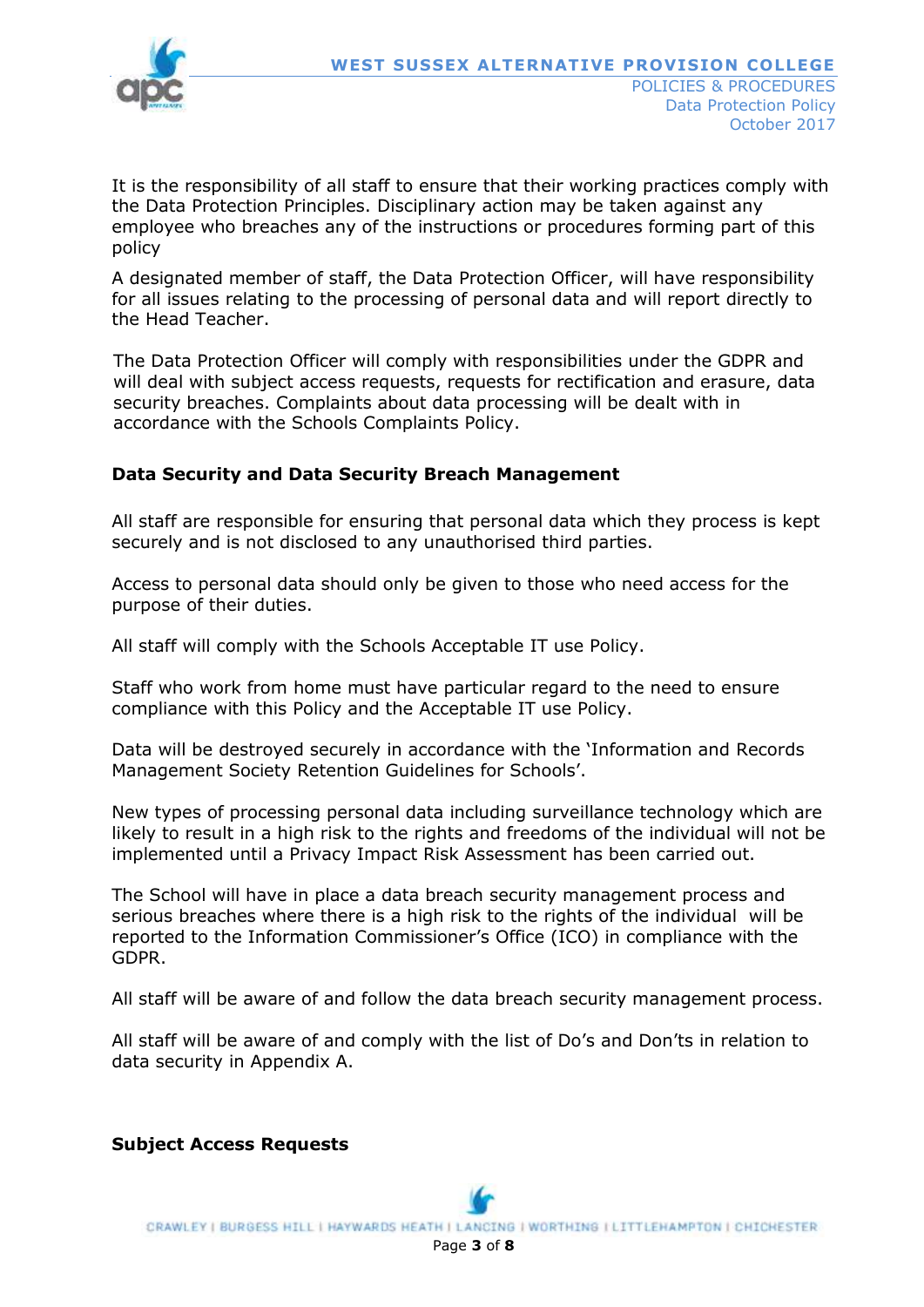

Requests for access to personal data (Subject Access Requests) (SARs) will be processed by the Data Protection Officer. Those making a Subject Access Request will be charged a fee in accordance with Regulations. After the implementation of GDPR on 25th May 2018 no fee is applicable. Records of all requests will be maintained.

The School will comply with the statutory time limits for effecting disclosure in response to a Subject Access Request. The statutory time limit of 40 days continues until 25th May 2018 when under the GDPR the statutory time period reduces to one calendar month of receipt of the request.

### **Sharing data with third parties and data processing undertaken on behalf of the School.**

Personal data will only be shared with appropriate authorities and third parties where it is fair and lawful to do so. Any sharing will be undertaken by trained personnel using secure methods. Where a third party undertakes data processing on behalf of the School e.g. by providing cloud based systems or shredding services, the School will ensure that there is a written agreement requiring the data to be processed in accordance with the Data Protection Principles.

## **Ensuring compliance**

All new staff will be trained on the data protection requirements as part of their induction.

Training and guidance will be available to all staff.

All staff will read the Acceptable IT use Policy.

The School advises students whose personal data is held, the purposes for which it is processed and who it will be shared with. This is referred to as a "Privacy Notice" and is available on the School website.

The School also provides a Privacy Notice to staff which is available on the School website.

The School will ensure Privacy Notices contains the following information:

- Contact Data Controller and Data Protection Officer
- **F** Purpose of processing and legal basis. Retentions period. Who we share data with.
- Right to request rectification, erasure, to withdraw consent, to complain, or to know about any automated decision making and the right to data portability where applicable.

### **Photographs, Additional Personal Data and Consents**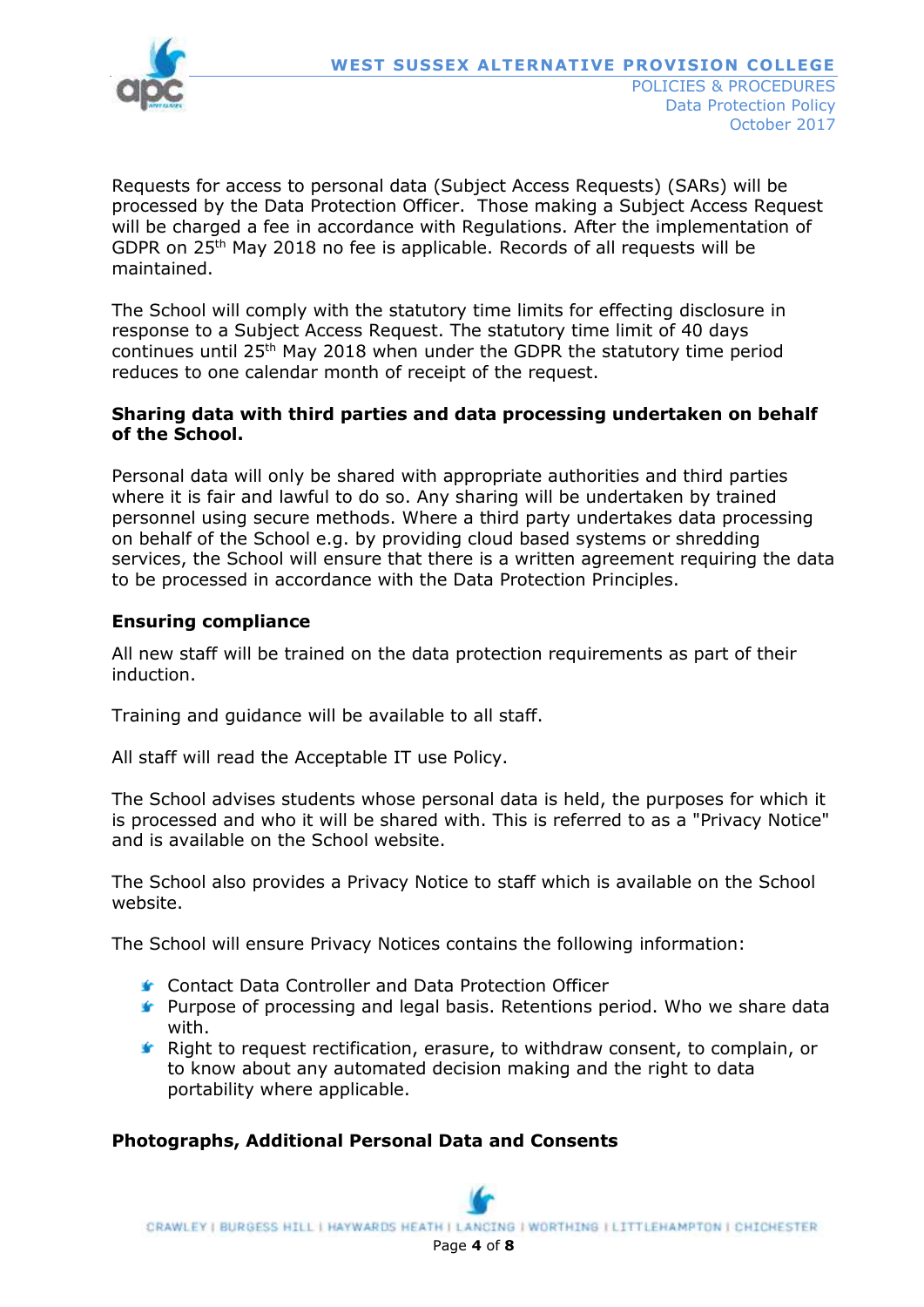

Where the School seeks consents for processing person data such as photographs at events it will ensure that appropriate written consents are obtained. Those consent forms will provide details of how the consent can be withdrawn.

Where the personal data involves a child under 16 years written consent will be required from the adult with parental responsibility.

### **Appendices**

- A- Staff Do's and Don't's
- B- Data Breach- what to do

| <b>ISSUED</b>                 | October 2017      |
|-------------------------------|-------------------|
| <b>ADOPTED BY WSAPC</b>       | October 2017      |
| <b>RATIFIED BY GB</b>         | November 2017     |
| <b>REVIEWED</b>               | <b>April 2019</b> |
| <b>REVIEW DATE (annually)</b> | April 2020        |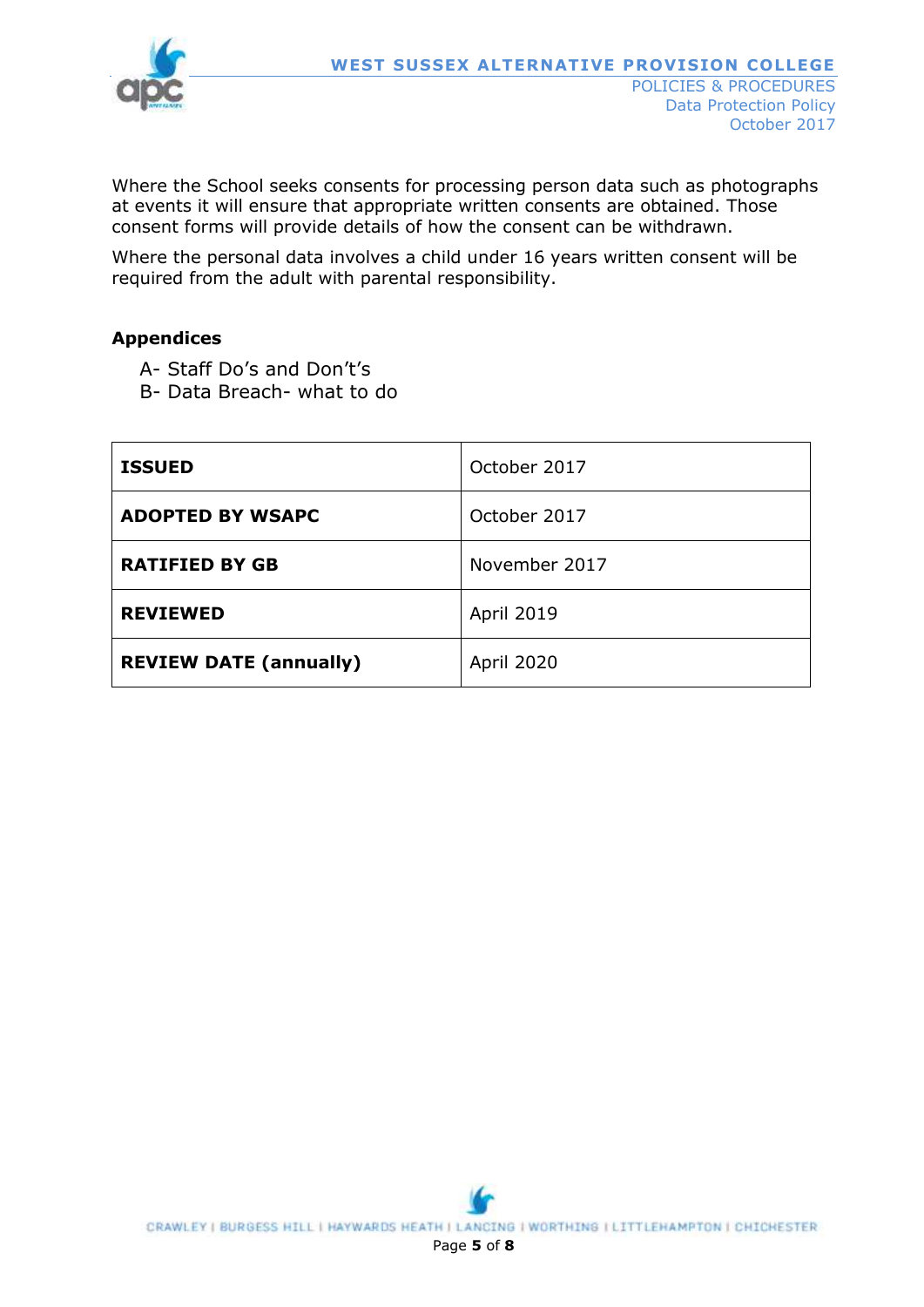

# **Appendix A**

## **What staff should do:**

- **DO** get the permission of your manager to take any confidential information home.
- **DO** transport information from school on secure computing devices (i.e. encrypted laptops and encrypted memory sticks). Wherever possible avoid taking paper documents out of the office.
- **DO** use secure portable computing devices such as encrypted laptops and encrypted USB memory sticks when working remotely or from home.
- **DO** ensure that any information on USB memory sticks is securely deleted off the device, or saved on a School shared drive.
- **DO** ensure that all paper based information that is taken of premises is kept confidential and secure, ideally in a sealed envelope which indicates a return address if misplaced.
- **DO** ensure that any confidential documents that are taken to your home are stored in a locked drawer.
- **DO** ensure that paper based information and laptops are kept safe and close to hand when taken out off premises. Never leave them unattended. Particular care should be taken in public places (e.g. reading of documentation on public transport).
- **DO** ensure that when transporting paper documentation in your car that it is placed in the boot (locked) during transit.
- **DO** return the paper based information to the School as soon as possible and file or dispose of it securely.
- **DO** report any loss of paper based information or portable computer devices to your line manager immediately.
- **DO** ensure that all postal and e-mail addresses are checked to ensure safe dispatch of information. When sending personal information by post the envelope should clearly state 'Private – Contents for Addressee only'.
- **DO** ensure that when posting/emailing information that only the specific content required by the recipient is sent.
- **DO** use pseudonyms and anonymise personal data where possible.
- **DO** ensure that access to SIMS (or equivalent) is restricted to appropriate staff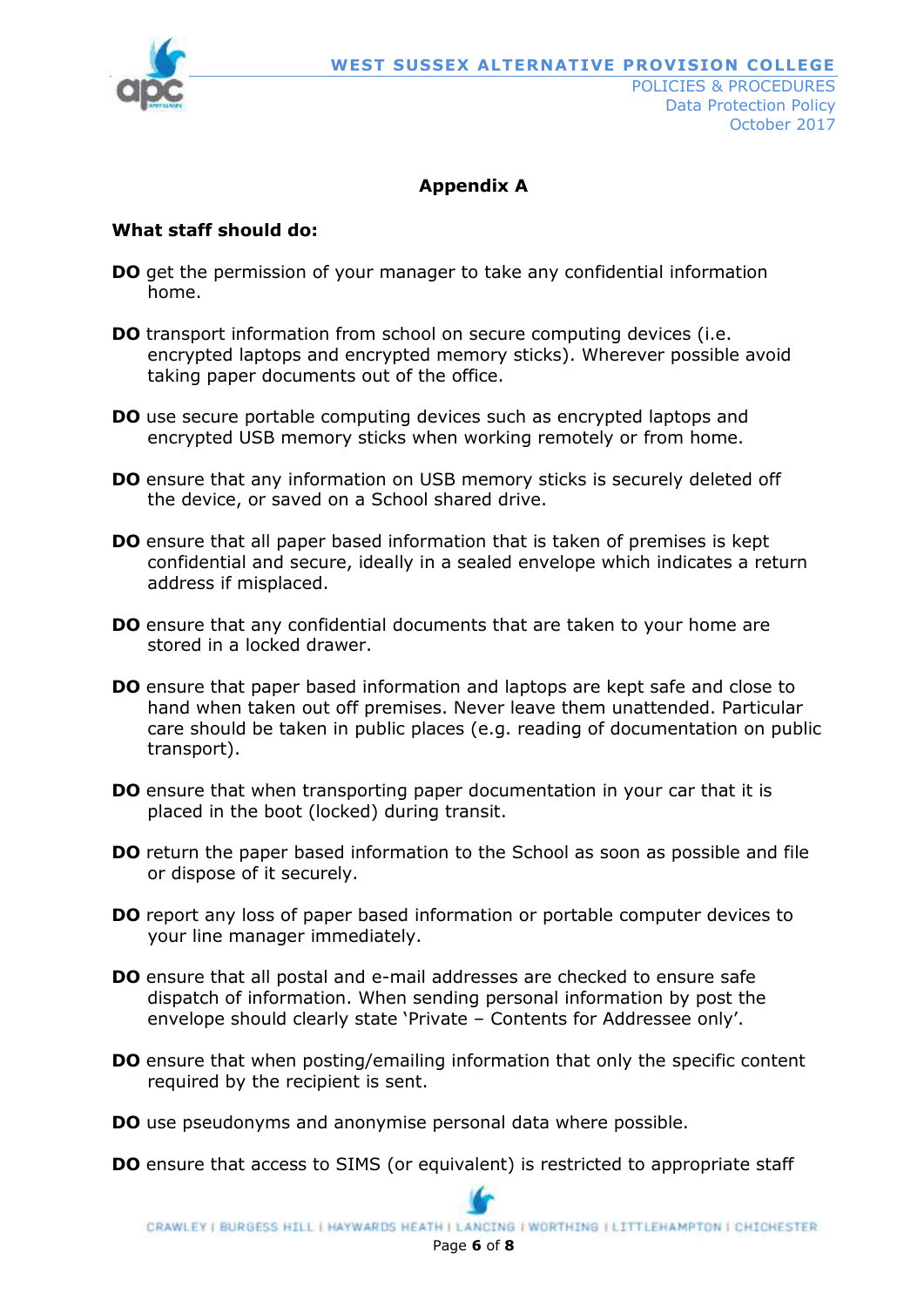

 only, that leavers are removed in a timely manner and that generic user names such as 'Sysman' are disabled.

### **What staff must not do:**

- **DO NOT** take confidential information to an entertainment or public place such as a pub or cinema, whether held on paper or an electronic device. Any information must be taken to the destination directly and never left unattended during the journey.
- **DO NOT** unnecessarily copy other parties into e-mail correspondence.
- **DO NOT** e-mail documents to your own personal computer.
- **DO NOT** store work related documents on your home computer.
- **DO NOT** leave personal information unclaimed on any printer or fax machine.
- **DO NOT** leave personal information on your desk overnight, or if you are away from your desk in meetings.
- **DO NOT** leave documentation in vehicles overnight.
- **DO NOT** discuss case level issues at social events or in public places.
- **DO NOT** put confidential documents in non-confidential recycling bins.
- **DO NOT** print off reports with personal data (e.g. pupil data) unless absolutely necessary.
- **DO NOT** use unencrypted memory sticks or unencrypted laptops